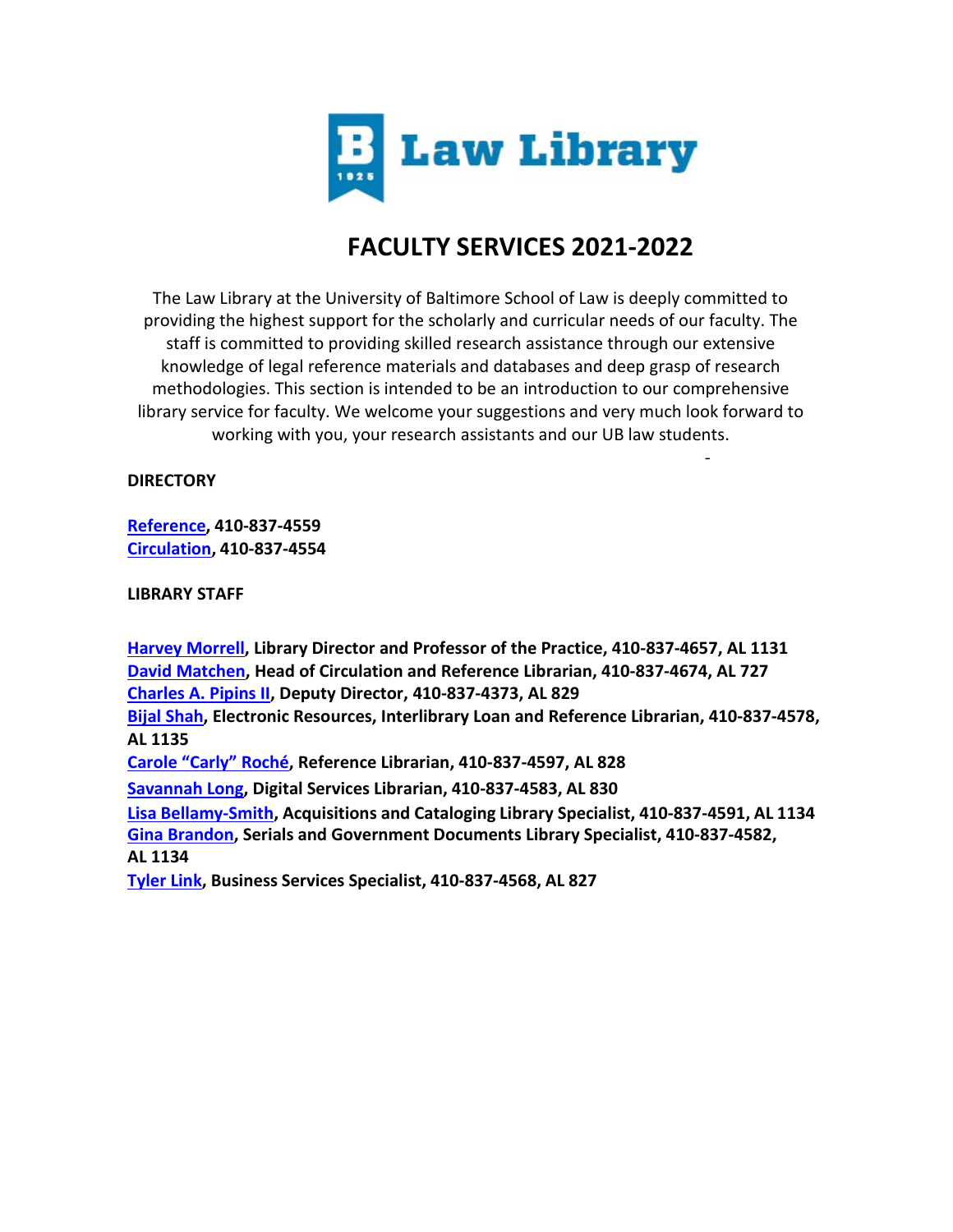#### **TEACHING SUPPORT**

#### **Research Instruction**

Librarians are available to provide in-class research instruction, covering either general legal research or resources specific to your topic in all formats with advance notice. Librarians can also prepare a bibliography or a LibGuide, which is a web-based research guide. These tools are designed to aid faculty in delivering relevant research resources by subject matter for class use. We will ask you about the topic, scope, and intended use, and then prepare a draft tailored to your specifications. The bibliography or LibGuide can also be added to your class TWEN page. Contact [Charles](mailto:cpipins@ubalt.edu) [Pipins,](mailto:cpipins@ubalt.edu) 410-837-4373.

#### **Reserve Material**

Books, periodical articles, cases, or other materials can be placed on reserve for your students. Items such as articles or cases can be scanned and added to your TWEN page. Books are kept in the Reading Room on the  $7<sup>th</sup>$  floor[. Forms for placing items on](http://law.ubalt.edu/library/services/faculty/reserve-form.cfm) [course reserve](http://law.ubalt.edu/library/services/faculty/reserve-form.cfm) are also available. For any questions, please contac[t David Matchen,](mailto:dmatchen@ubalt.edu) 410-837-4674.

## **1L Casebooks Collection**

The Law Library collects one copy of all 1L casebooks and add them to the reserve collection. If you are teaching a 1L class and plan to use a casebook, please contact [Harvey Morrell,](mailto:hmorrell@ubalt.edu) 410-837-4657 with pertinent title information at **your earliest convenience**.

#### **Exams**

The Library maintains a TWEN page for old exams. If you wish to provide your students with access to previous years' exams and/or model answers, send an email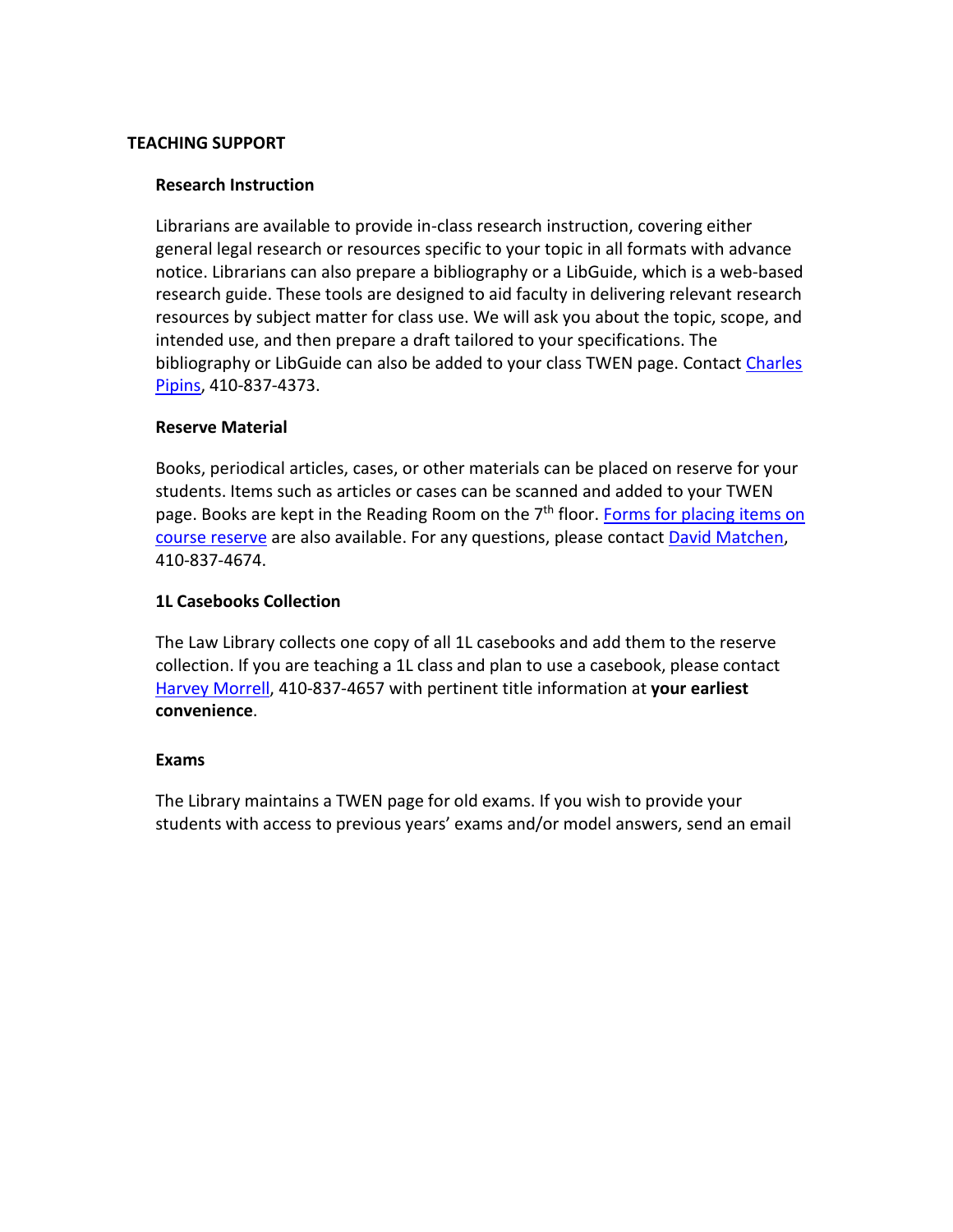with the exam authorizing us to add it to the TWEN page. Access to these exams is restricted to University of Baltimore Law students. Contact [David Matchen,](mailto:dmatchen@ubalt.edu) 410- 837-4674 with questions about online exams.

## **SCHOLARLY RESEARCH SUPPORT**

Librarians can provide support for your teaching, scholarship and research. Our resources include a myriad of legal and non-legal materials and databases. You are welcome to ask for assistance from any of our librarians or to contact the [reference](mailto:lawlibref@ubalt.edu) [librarians.](mailto:lawlibref@ubalt.edu) We also have an **online guide for Faculty Services**.

#### **Research Assistant Training**

Librarians can provide training for your research assistants. Group training at the beginning of each semester is available and we can also provide instruction on an individual basis. To the extent that you authorize, the library can extend your circulation privileges to your RA. If you would like to do so, please contac[t Charles](mailto:cpipins@ubalt.edu) [Pipins,](mailto:cpipins@ubalt.edu) 410-837- 4373.

#### **Current Awareness Services**

The Current Index to Legal Periodicals (CILP) is a weekly service that provides a list of recent articles by subject. You will find CILP under ou[r Databases](https://law.ubalt.libguides.com/az.php) page. You may also sign up to receive weekly emails with notices and links to new articles in your areas of interest through SMARTCILP. The code to receive these emails is **6141** and please use your UB email address to register.

Many databases, including Lexis+ and Westlaw, also provide current awareness services. To set up an Alert, contact your liaison or our [reference librarians.](mailto:lawlibref@ubalt.edu) Consult our **Alerts [and Current](http://law.ubalt.libguides.com/c.php?g=518238) Awareness resources guide as well.** 

The Law Library also subscribes to the entire collection of Bloomberg/BNA databases. Included are U.S. Law Week and a wide range of subject-specific reporters. Depending on the subject, you may sign up for a daily or weekly update. The best way to access these updates is to sign up through [Bloomberg Law.](https://www.bloomberglaw.com/bna/subscriptions) If you don't have a Bloomberg account, you can [register for one](https://profile.bna.com/bloomberglaw-activate/) using your University of Baltimore email address. If you need help, contact your liaison or any librarian.

## **EBSCO Discovery Service (EDS)**

EBSCO Discovery Service (EDS) is an online research tool that aggregates many of the Library's resources including our online catalog and legal and non-legal databases. Rather than searching these resources separately, you can do a search in EDS and retrieve a list of results ranked according to relevancy. Your results can consist of different material types, such as books, eBooks, journal articles and conference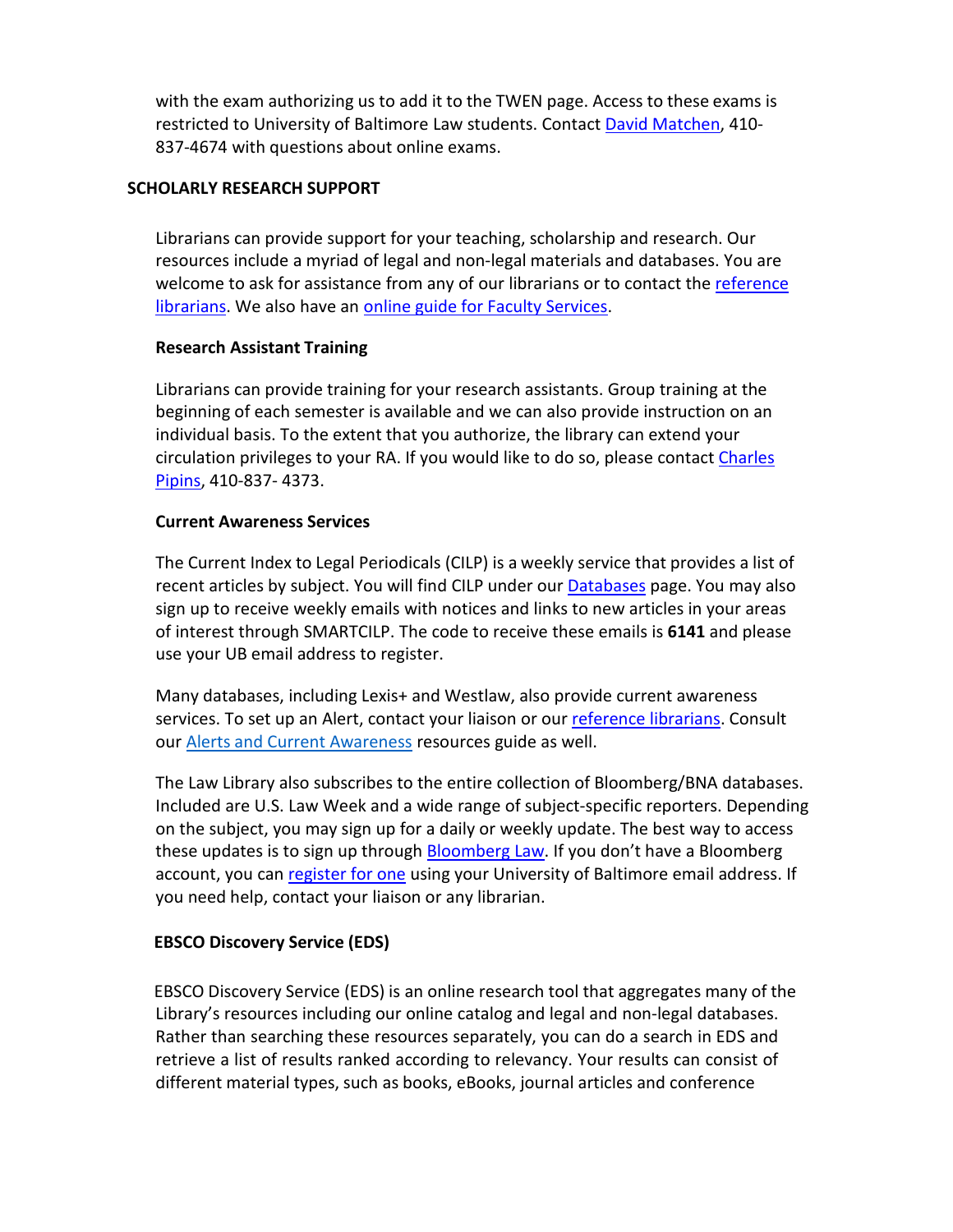proceedings. Access to full text is also available. EDS is accessible on the Library's [homepage;](http://law.ubalt.edu/library/) when you run a search after entering terms in the search box, you are searching EDS. If you have any questions, please contact **Bijal Shah**, Electronic Resources/ILL/Reference Librarian, 410-837-4578.

## **Journals**

Search the Library's digital and print journal holdings by title using our journal [look-up](http://search.ebscohost.com/login.aspx?authtype=ip%2Cguest&custid=mdlaw&groupid=main&profile=pfi) tool.

## **FACULTY PUBLICATION SUPPORT**

## **Scholarworks @ UB School of Law (ScholarWorks)**

[ScholarWorks](http://scholarworks.law.ubalt.edu/) is the official institutional repository for faculty scholarship. This repository is administered by the Library. To have your scholarship posted to ScholarWorks, contact [Harvey Morrell,](mailto:hmorrell@ubalt.edu) 410-837-4657 or [Savannah Long,](mailto:slong@ubalt.edu) 410-837- 4583.

## **Social Science Research Network (SSRN)**

SSRN allows faculty to showcase their scholarship and share it with other faculty. The Library administers the University of Baltimore School of Law Legal Studies Research Paper Series. To assist you with setting up your account and with posting your scholarship to SSRN, contact [Harvey Morrell,](mailto:hmorrell@ubalt.edu) 410-837-4657 4657 or [Savannah Long,](mailto:slong@ubalt.edu) 410-837-4583.

## **Scholastica**

The Law School has an institutional account with Scholastica. This service enables you to easily submit unpublished articles to law reviews to be considered for publication. Scholastica also helps you manage and track submissions to multiple journals. If you have any questions about using Scholastica or have questions about publishing in general, contact Harvey [Morrell,](mailto:hmorrell@ubalt.edu) 410-837-4657.

## **Faculty Publications Display**

The display case on the  $7<sup>th</sup>$  floor of the Library is dedicated to recent Faculty publications. The publications should be articles published in law reviews or other serious analysis published in books. Each full time faculty member is encouraged to submit recent publications (published within the preceding two years).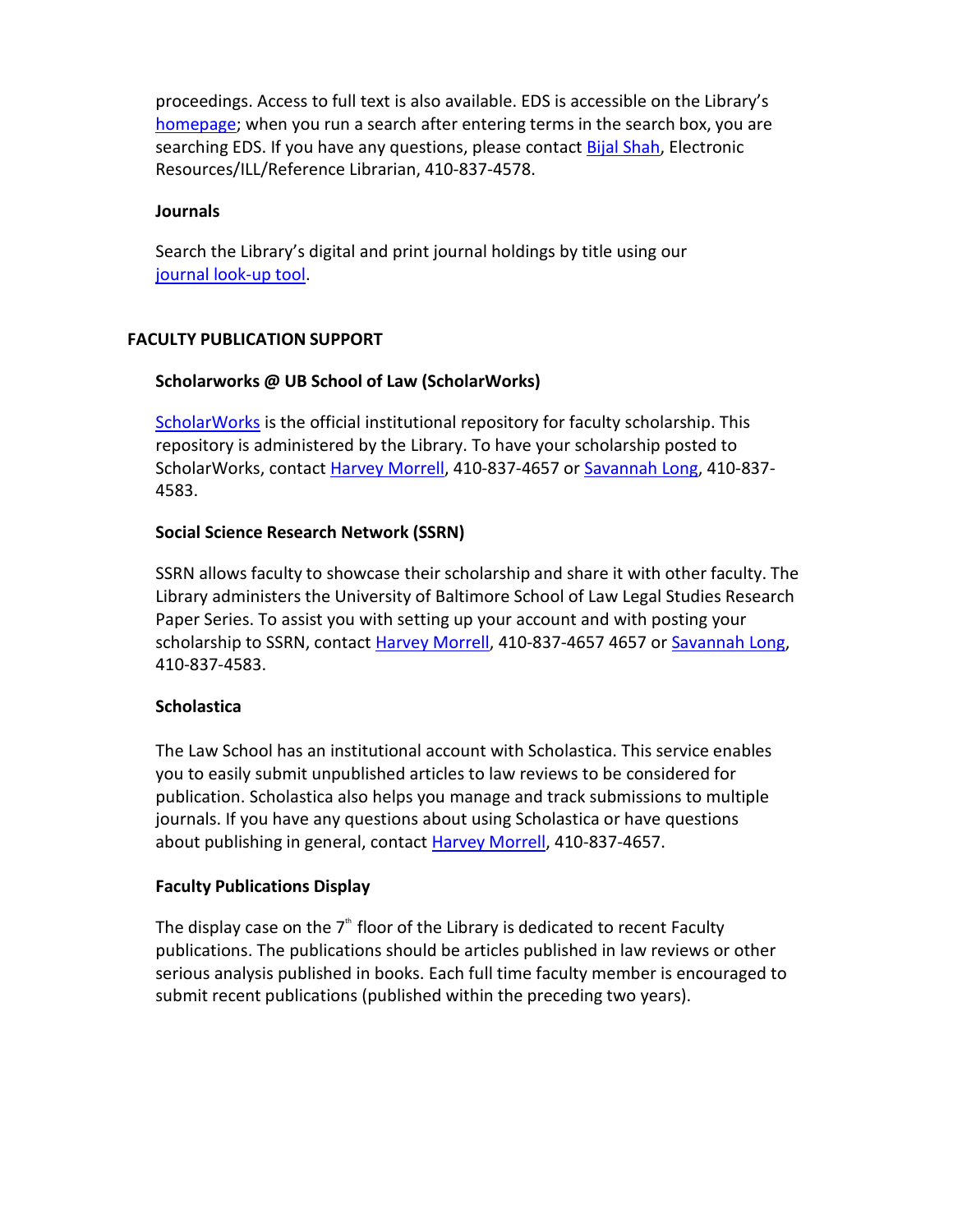#### **OTHER LIBRARY SERVICES**

#### **Requesting Materials**

You may suggest titles for our collection, and you may request that we order books and other materials to be put on Reserve for your classes. Contact [Harvey Morrell,](mailto:hmorrell@ubalt.edu) 410-837-4657 or [Charles Pipins,](mailto:cpipins@ubalt.edu) 410-837-4373, if you want to request that the Library purchase materials for the collection.

#### **Borrowing Materials**

Full time faculty members may check out circulating materials from any library within the University System of Maryland and Affiliated Institutions (USMAI). Books and other materials may be renewed if they haven't been requested by another user. Books obtained from other USMAI libraries are subject to the circulation rules of those libraries. Please note that we cannot override due dates or fines from other USMAI libraries. For questions about circulation policies, contac[t Dave](mailto:dmatchen@ubalt.edu) [Matchen.](mailto:dmatchen@ubalt.edu)

#### **Interlibrary Loan and Document Delivery**

You can search for materials owned by the Law Library, other University System of Maryland and Affiliated Institutions (USMAI) libraries and libraries around the world by searching [WorldCat Discovery.](https://ubalt.on.worldcat.org/discovery) If you find a book you are interested in that isn't owned by the Law Library, you can request that it be sent to you here at the Law Library. UB Law materials can be requested as well; they will be pulled from the stacks, checked out and forwarded to you, usually within 24 hours. Any librarian can show you how to use this system.

If you need a book or other material that is not available at any USMAI library, or if you need a copy of an article from a journal that is not available from either the Law Library's print collection or subscription databases, we can obtain it for you from another library. You may submit requests using our online interlibrary loan system, ILLiad. Information about ILLiad, including how to register for an account, is available on the Library's [ILL webpage.](http://law.ubalt.edu/library/services/ill/index.cfm) Please contac[t Bijal Shah,](mailto:bshah@ubalt.edu) 410-837- 4578, if you have any questions. You may also contact Bijal through the ILL email [account.](mailto:illlaw@ubalt.edu)